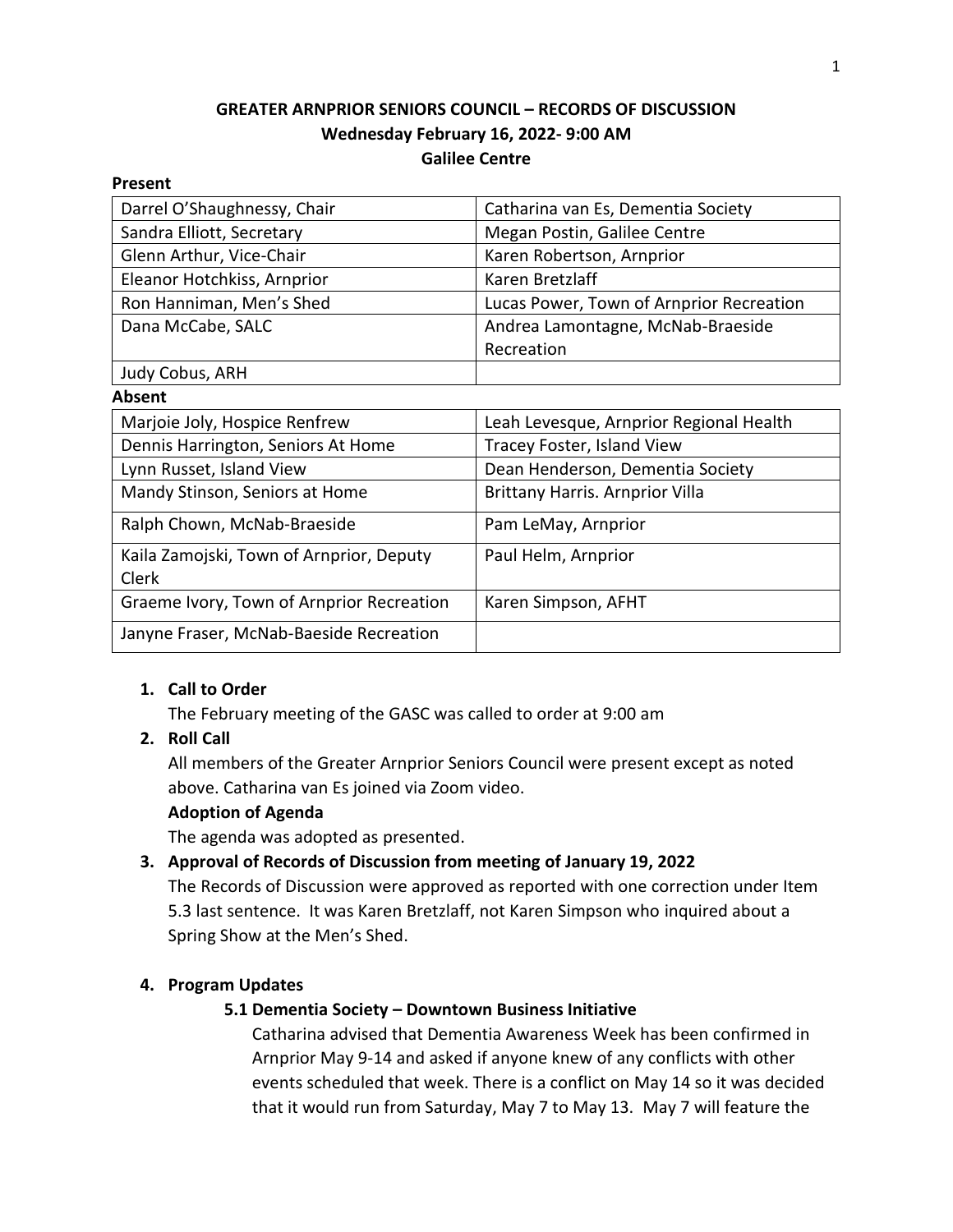start of the week with politicians and the CEO of the Dementia Society attending. Darrel will issue an invitation to politicians, prepared by Cat. Media presence will hopefully capture the event and Catharina has a contact at the CBC. Sandra pointed out that CTV Ottawa has a journalist locally as well who reports on Ottawa Valley events. We reviewed the three main activities during the week – training businesses and individuals, reminiscing gardens and an information fair. The local newspaper and social media will be used to promote the week.

Training sessions will be held in April with local high school students, town employees, first responders and service clubs. Karen Robertson and Eleanor Hotchkiss will provide Cat with the names of the Principal and Vice Principal at ADHS and help Cat engage the school through their Student Council and parent-teacher groups. Cat will also need contact names for service Clubs. Training locations will also be required and could possibly take the form of breakfast meetings, Lunch and Learns, and an evening session with dinner. Megan offered the Galilee Centre and will also contact the CEC Centre and the UCW of Grace St. Andrews United Church to see if they would be interested in catering a session. Cat advised that there are budget limitations. The Dementia Society can provide drinks and snacks, but other meals may involve a charge or donations from local restaurants, etc. The NSC can also be used for training sessions and Judy Cobus offered the Adult Day program space at The Grove.

Reminiscing garden plots can be made available at the Grove Nursing Home, the Galilee Centre and Waba Cottage in McNab-Braeside. Volunteers to ready the grounds and assist with planting are needed. Donations of plant material and tools from local garden centres will be required. Dana offered to contact the SALC membership for volunteer gardeners and Cat is contacting McNab School to see if elementary students can assist.

The Information Fair would be held on Saturday May 7 to kick off the week and tables and chairs, internet access and a screen will be required. The National Ballet has offered workshops for seniors and The Men's Shed could have a workshop as well.

Passports will be made available for participants to test their knowledge about dementia and then certify they are dementia aware. Businesses participating will also be certified as being dementia friendly. At the conclusion of the week the Town of Arnprior will be Dementia Inclusive and can use this in promotions.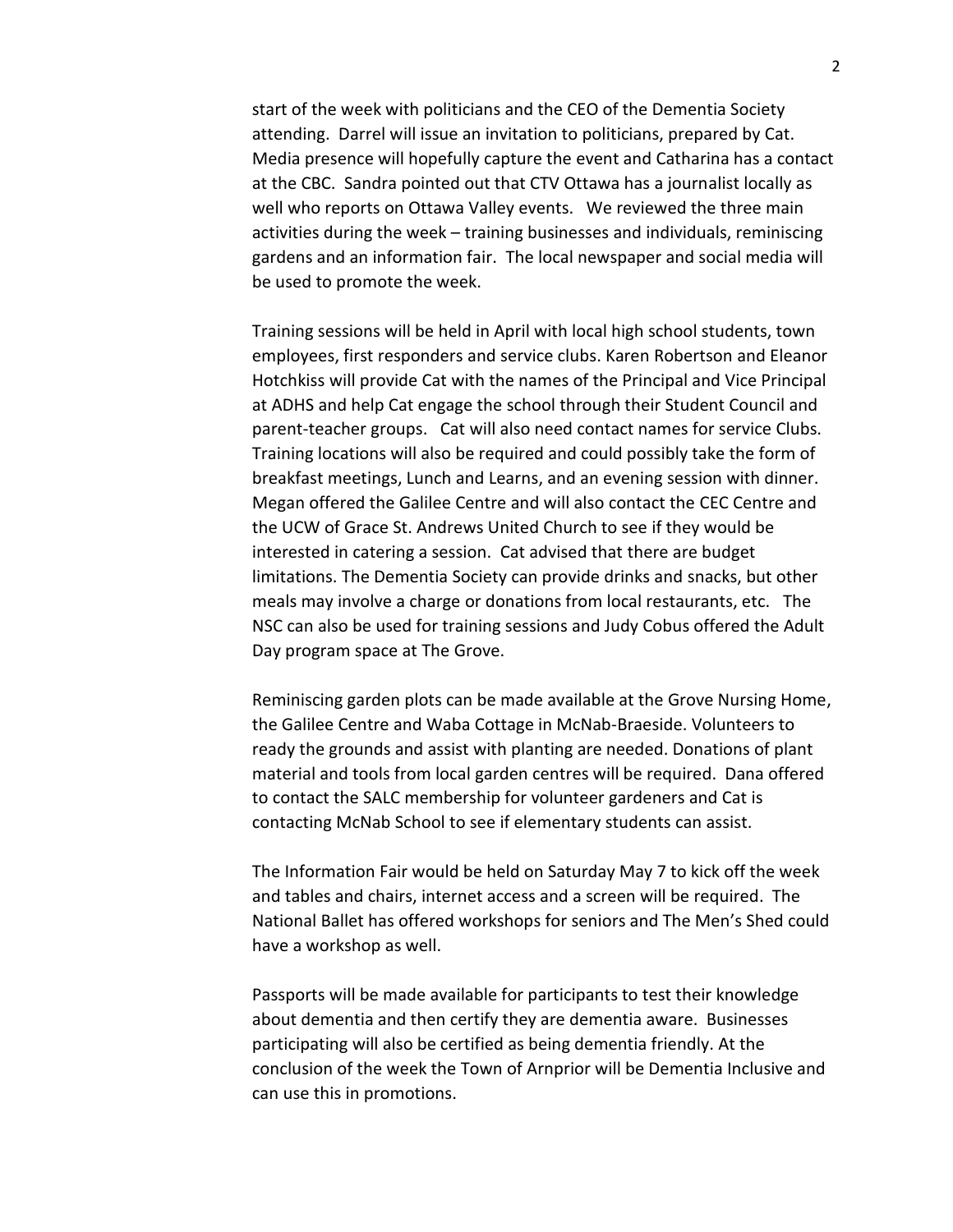Darrel has offered the full support of the GASC and will need volunteers to form various groups and meet regularly. Judy Cobus will touch base with some retired teachers and nurse friends for volunteers.

## **5.2 Arnprior Regional Health**

- **E** There was no report available from The Grove or the Ontario Health Team.
- **SALC**

Dana reported that the SALC programs have been going well virtually with yoga and pilates but they are looking forward to in-person classes hopefully coming soon. They have introduced HEYGO, a UK program that offers live streaming tours of world cities and locations. It has been well received and is going well. They are hoping to launch a TechServe program for seniors, run out of Toronto. This program is run via phone calls and Zoom for groups and individuals.

# ▪ **Men's Shed**

Ron Hanniman reported that Dylan Dyson from CTV interviewed the Men's Shed and talked to all the participants. He was very impressed, but this segment hasn't been televised as yet. Ron will let us know when he hears from CTV.

The fellows have been very busy with various projects, butterfly houses, chicken and duck feeders, an instrument case custom ordered, picnic tables for children, raised planters and repairs, a couple of beautiful butternut benches, a wheelchair ramp for L'Arche, a jewelry display case for the OP Shop, as well as child friendly kits for children and Dementia patients.

A men's group from Bells Corners visited and spent a morning as they are interested in starting a similar Men's Shed. They made a beautiful plaque and the groups shared ideas.

There are currently 38 members of our Men's Shed and are always ready to welcome new members. Eleanor asked if they might be considering expanding the days which they are open and Darrel responded not at this time. They are currently open Tuesdays and Thursdays.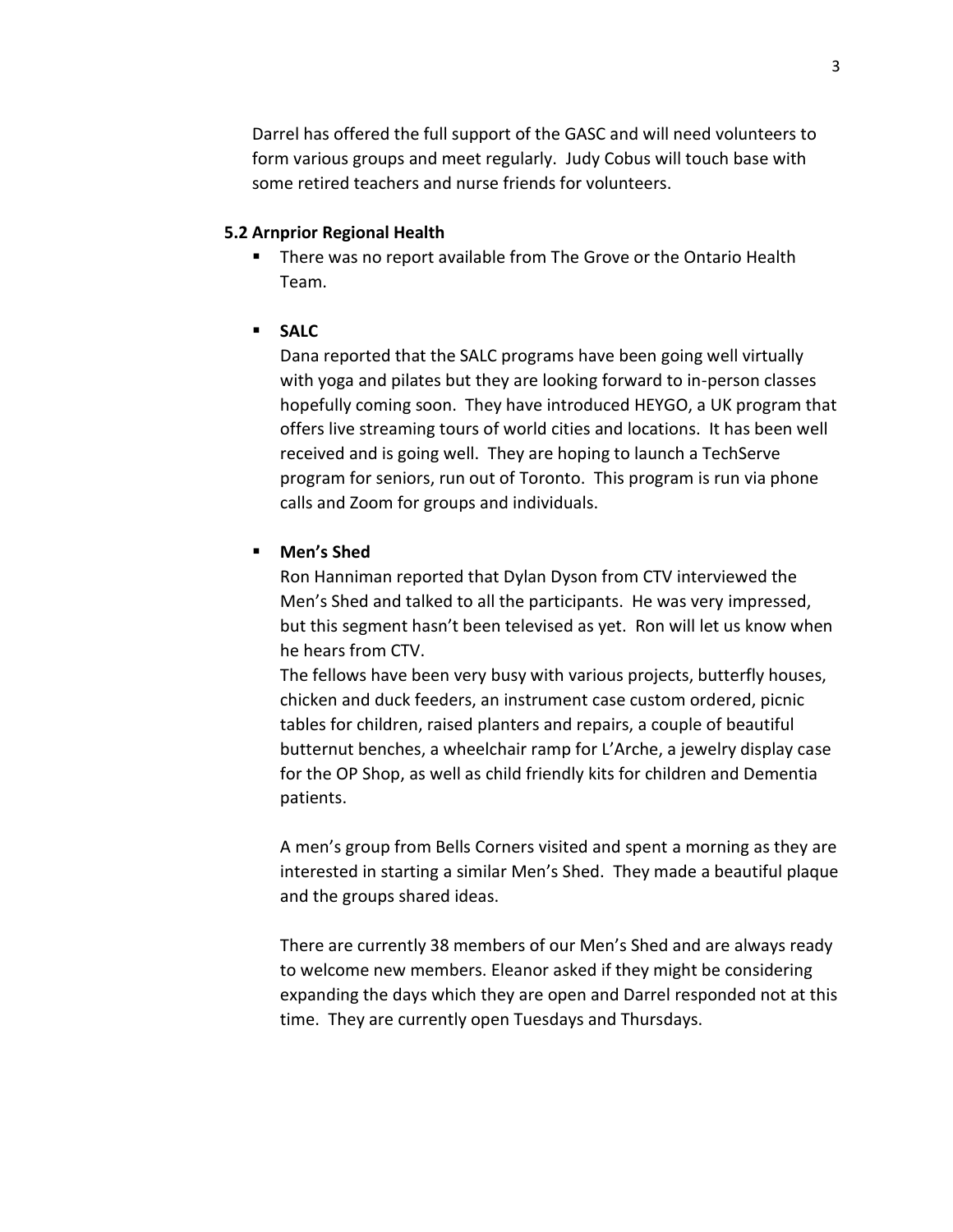#### **5.3 Seniors-at-Home**

No report available although Darrel had heard from Dennis who advised that they were currently understaffed, making it difficult for them to attend but they will eventually get back on track

#### **5.4 Island View Activities**

No report available

#### **5.5 The Villa Activities –Brittany Harris**

Brittany was unable to attend but provided the following update read by Sandra.

The Villa is currently in a COVID outbreak so out of an abundance of caution for the other members, she would not be attending the meeting this month. It is public knowledge that they are in an outbreak which is described as 2 or more residents with a positive case and any time new positive cases are discovered, they extend their outbreak status by 10 days. Brittany advised that she is more than happy to go over the Villa's outbreak procedures with anyone who might be interested in how things are managed if they would like to set up a time with her directly.

#### **5.6 Hospice Renfrew – Marjorie Joly**

No report available.

#### **5.7 Arnprior Family Health Team – Karen Simpson**

Karen is currently on vacation so no report available. Darrel asked if an alternate could possibly be identified for future.

## **5.8 Town of Arnprior**

#### **Executive Summary**

In Kaila's absence, Lucas provided an update.

- Council passed the 2022 Budget on Monday February 14, 2022
- Council has proclaimed February as Black History Month
- Council has proclaimed February 28th as Rare Disease Day

## **Recreation/Nick Smith Centre**

Lucas provided the following.

-We are back open and have resumed programming and events. -Numerous seniors programming in the pool and in the hall including seniors swim, seniors' strength, walk and talk, snowshoe adventure, kayaking program and more.

- The 2022 budget sees a \$418,000 commitment to capital investment in parkland. This includes

- Mobi-mat and chair at the Robert Simpson Park Beach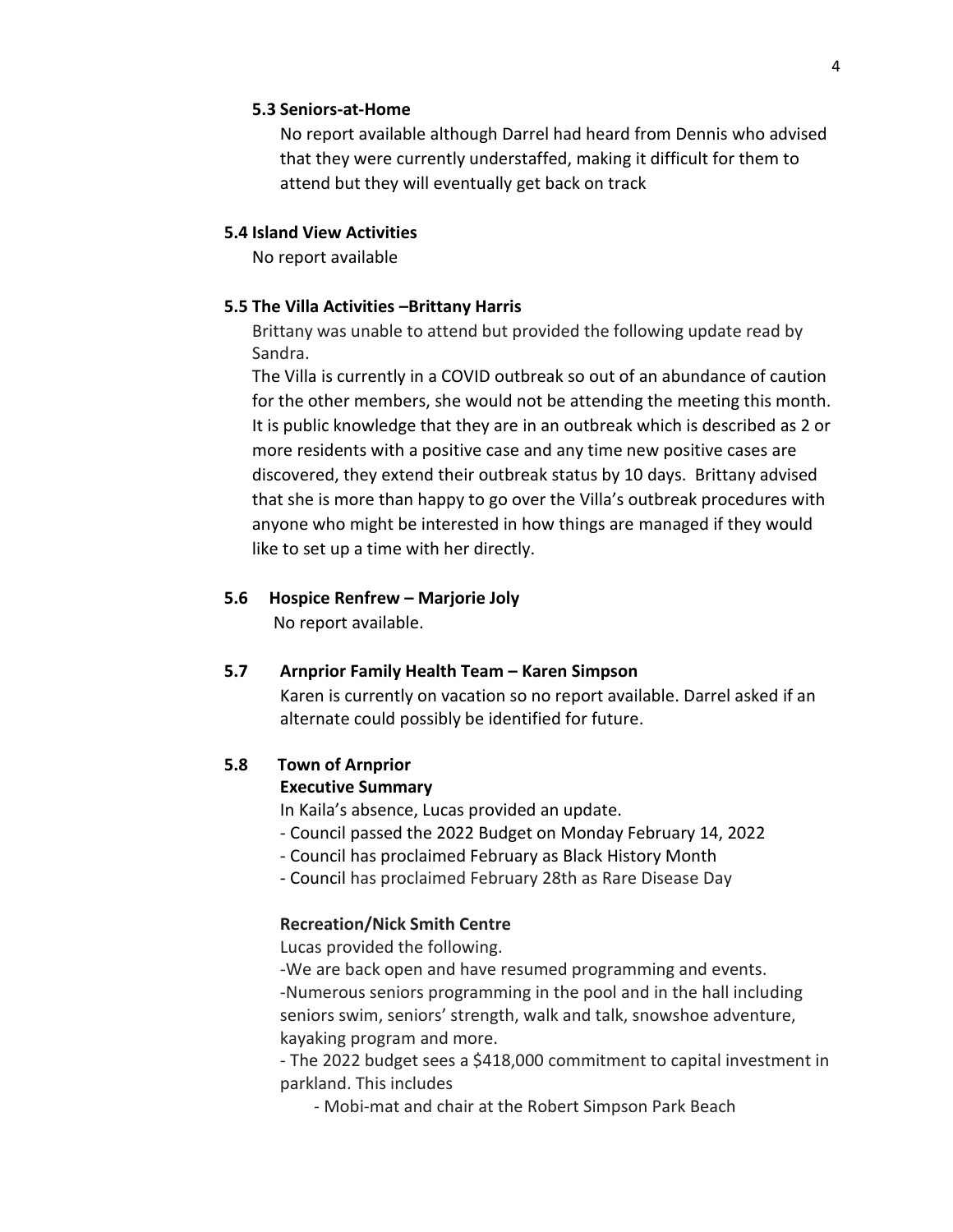- New playground and pathway at Legion Park (\$129) and playground at Caruso (\$59K)

- Park Design

- Fairview Park
- Marshall's Bay Meadows
- Waterfront Redevelopment
- Pedestrian Ramp (RSP)
- Waterfront Strategy

- In addition to the investment above, there is \$75K budgeted for a new Recreation Master Plan

- A new full time position has been created for Parks Maintenance

- We've applied for two grants

- Active Transportation Grant is federally funded and would benefit the waterfront pathway

- Inclusive Community Grant for accessibility at RSP

- Monday February 21st is FamFest at the Nick Smith Centre where we have a full day of free family activities planned and all are welcomed - We anticipate a summer that will be as close to normal as possible and we plan to start strategizing our summer events in the coming weeks. - We have begun planning the Volunteer Recruitment Fair on May 14th and will be in contact with organizations soon regarding the event.

Megan noted that Galilee has offered to host a dinner for those involved.

## **5.9 Township of McNab-Braeside**

- Andrea advised that the Winter Carnival in White Lake this Family Day weekend with many exciting activities.
- Their community halls are now open, and many programs are again available including a new indoor Walking Program at the Murray Yantha Centre.
- Herb Fest is being planned this year on July 31.
- Security cameras have been installed at JAG in Braeside due to some ongoing destructive activities.
- Snowshoe rentals are available and free for residents and there will be a guided snowshoe event on Sunday, February 20 at Alex Stewart park.

#### 5.10 **Seniors Affordable Housing Survey**

Darrel read the following summary provided by Ralph Chown.

Booklets tabulated as of February 13: 40.

- Completed by: 25 Women and 15 Men

- Age group distribution

55-64 3 % 65-74 44 %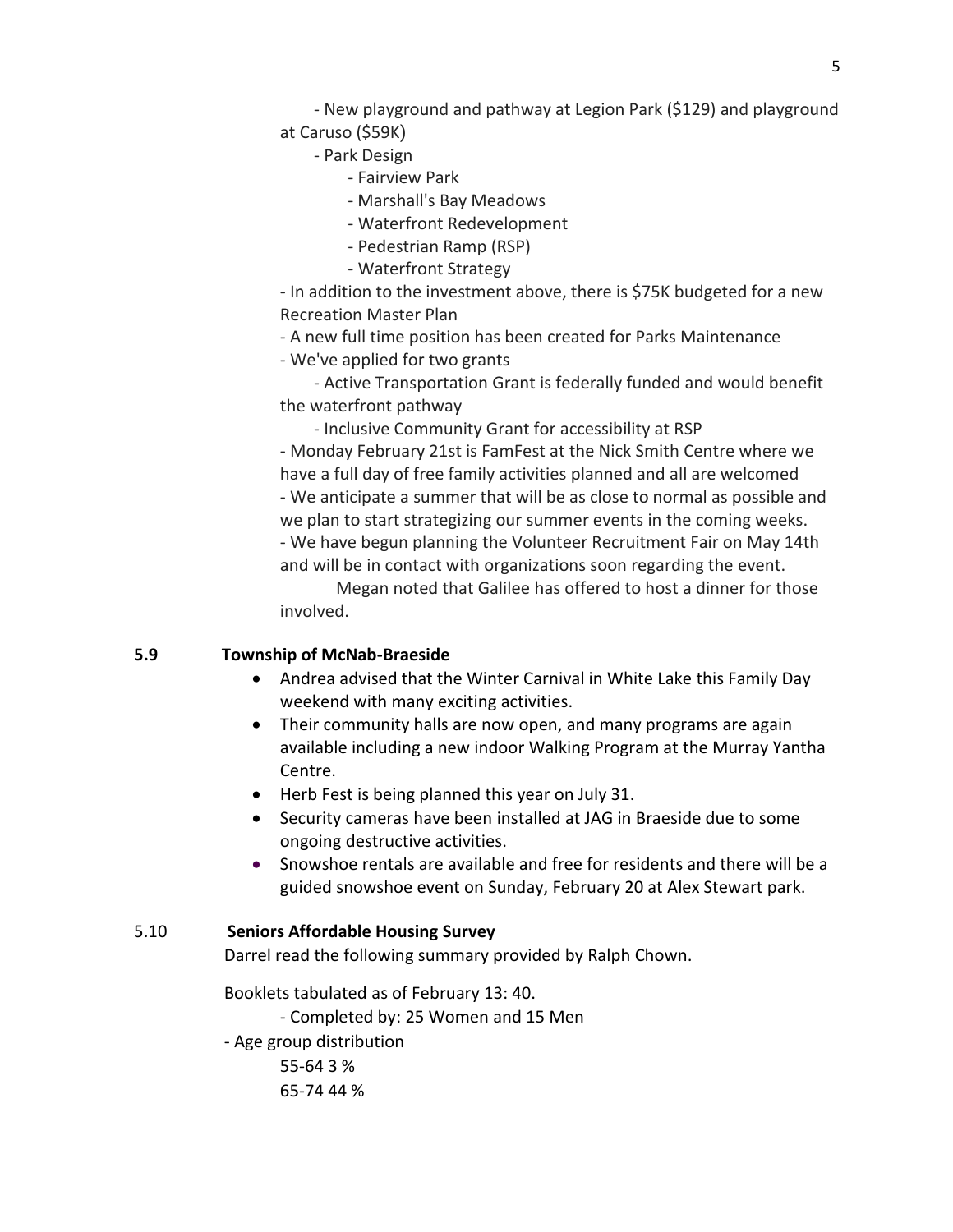75-84 35 % 85-94 18 % 95+ 0 %

Results are early and could change but preferences are trending toward:

**Location**: Within 10-20 minutes walking to Downtown or Mall

:Senior Village received the highest score.

For Congregate Living 1 bedroom was preferred. Women or Men Only rated low.

For other lodging 2-bedroom, 1 bathroom scored highest.

**Accessibility**: All listed features scored high except Adjustable Counter Tops.

#### **Supported Services:**

Top preferences in order are Building Maintenance, Yard Maintenance and Transportation.

**Activities:** Exercise classes received the highest score particularly from women. **Security:** Smoke, fire, carbon monoxide alarm scored highest followed by Outside Walkway Lighting, Emergency Call button and High Temperature Alarm. **Communications:**

High Speed Internet scored highest followed by Cable TV. Land line phone scored the lowest.

## **Square footage:**

To follow when more booklets entered. **Moving Year:** listed from 2022 to 2035

Submitted by R. Chown, 2022-02-13

The Survey deadline is March 1 and it would be appreciated if everyone ensured that those booklets you have distributed are picked up and delivered to the SALC, NSC, Seniors at Home or to Darrel directly.

## **5.11 Galilee Centre**

Megan advised that the Galilee Centre had bookings every weekend from February through June and unfortunately have been cancelled due to the various groups booking events feel that things are opening up too soon. This has resulted in Galilee having to lay off staff which is very disturbing.

The GASC might be interested in looking at the plaque that an individual has made from wood from the Oak Tree. It is displayed in the lobby and depicts a map of the route the Prince of Wales took when visiting Canada (and Arnprior) back in the 1800's.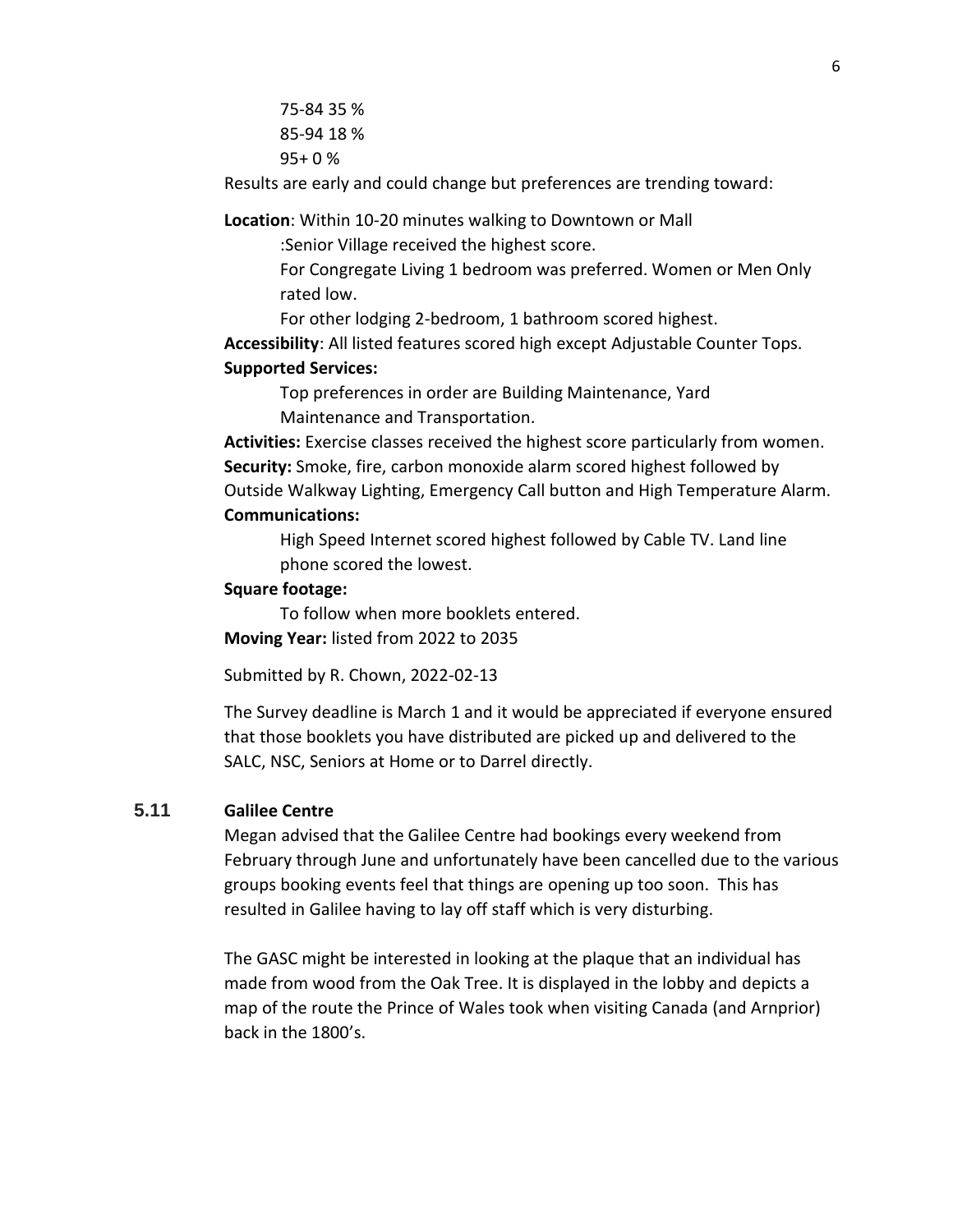Galilee has received a Grant to revitalize the Labyrinth found on the grounds. It will also be used to provide signage to instruct visitors on how to use the Labyrinth.

### **6. New Business**

## **6.1 Community Welcome Initiative**

Karen Bretzlaff advised that she and Karen Robertson met and have researched this initiative. Door to door contact with new residents is not feasible due to privacy and confidentially issues as well as Covid concerns, and they are not comfortable reaching out to the community for donations when most are suffering already due to closures. Most of the information that we would provide regarding services offered by the Town are available on social media. Discussion was held on the need to provide Arnprior Life as a handout as well as on-line, and Glenn offered to bring this up with the Town. Perhaps developers and real estate agents could be provided with lists of services available to hand out to prospective new residents. The library is also a great source for providing information to new residents.

We will keep this initiative on the back burner at this time.

## **6.2 Youth Activities**

Eleanor reported that she and Karen Robertson had talked and due to the stress teachers and students are experiencing with in-class and remote learning, that we should wait until after March break to contact ADHS for s student rep and involvement with Dementia Week. Darrel felt that this was too late and there was a need to contact the Principal or Vice President before March. Karen will provide Catharina with contact names, and she will be reaching out. Karen will also attempt to secure a student rep perhaps from the Student Council or other contacts she has.

## **7. Other Business**

Darrel advised that he has been approached by a number of senior women who are feeling the stress exacerbated by the Truckers Convoy issues in Ottawa and area. They are feeling uncomfortable leaving their homes and have lost confidence in the police protecting them. They no longer feel safe and secure and are becoming more depressed and isolated. We felt that perhaps the AFHT could lead a support group. Dana and Judy Cobus will also get together to discuss how ARH can provide support.

#### **8. Adjournment.**

The meeting was adjourned at 10:30 am.